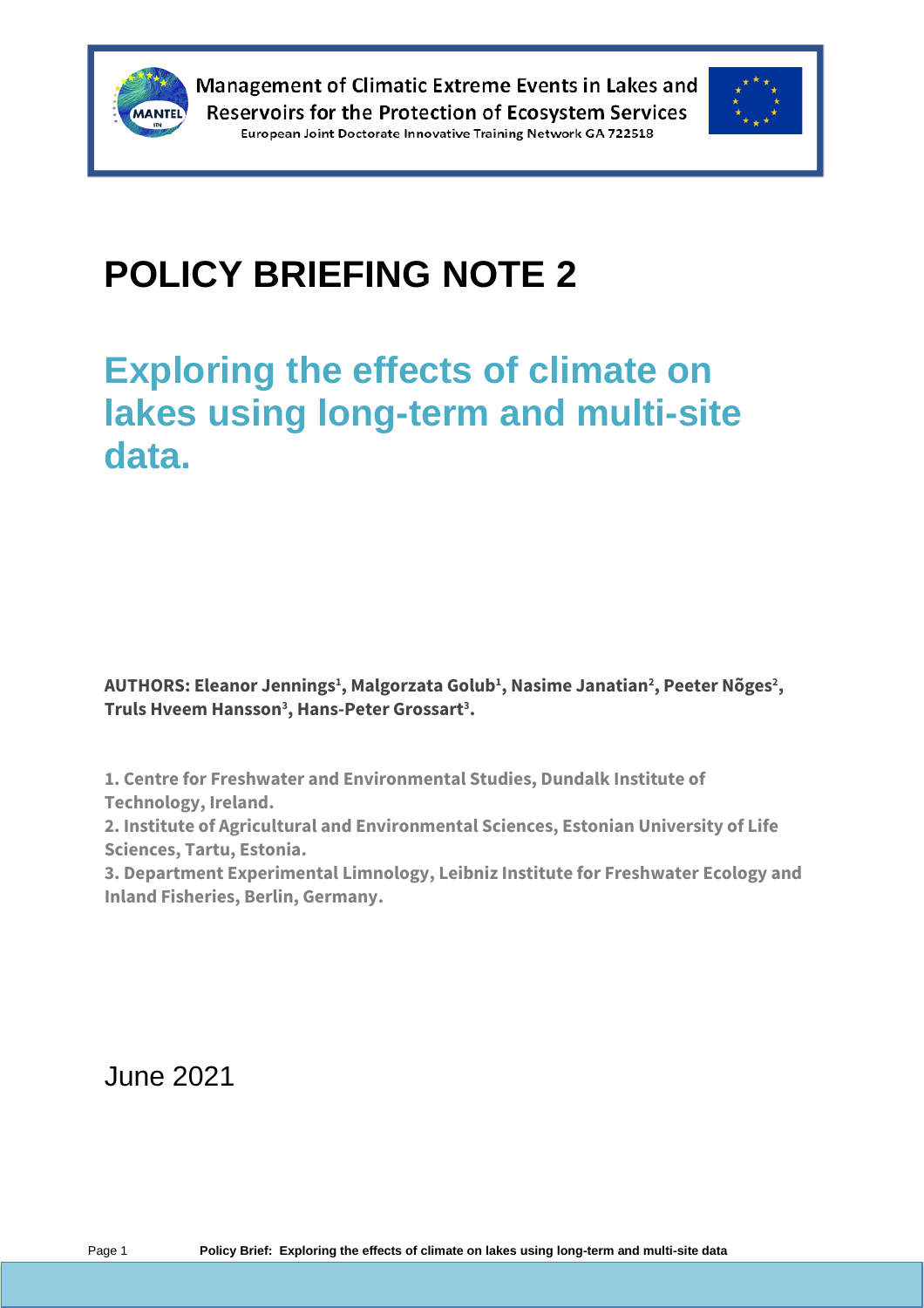



#### **INTRODUCTION**

**Algae are important components of the food web in lakes, as they are a food source for other organisms. The concentration of cells in a lake and their community composition are also commonly used by lake managers to assess water quality. Some of these species are highly sensitive to on-going changes in local weather linked to global warming, but are also affected by other pressures such as increased inflow of fertilisers to lakes (i.e. eutrophication). We still do not fully understand how different types of algae respond to concurrent changes in, for example, climate and nutrients. This policy brief describes new advances in understanding the implications of changes in climate and other pressures over recent decades based on an assessment of long-term datasets undertaken in the MANTEL Innovative Training Network\*.**

#### **BACKGROUND**

- Phytoplankton are microscopic algae and are found in lakes and other water bodies. They build up organic matter through photosynthesis using dissolved carbon dioxide (CO2) from the water and solar energy. The algae, in turn, can become a food and carbon source for grazers in the lake when they are consumed.
- Although there are many different groups of algae in lakes, the total quantity of algal cells present is commonly used as a measure of water quality.
- Some phytoplankton species are very sensitive to changes in climate. It is now recognised that the Earth's climate has warmed over recent decades and that this warming is highly likely to continue over the coming century.
- Phytoplankton are also sensitive to other human-related pressures that have changed over time. When fertiliser, for example, is spread on land, a portion will get washed into lakes. Many wastewater treatment plants and other human related sources of pollution also discharge nutrients into water bodies. Algal cells are then fertilised and can grow rapidly as an 'algal bloom'.
- Nutrient concentrations from fertilisers and from wastewater treatment plants have also increased and decreased, and sometimes increased again, over recent decades.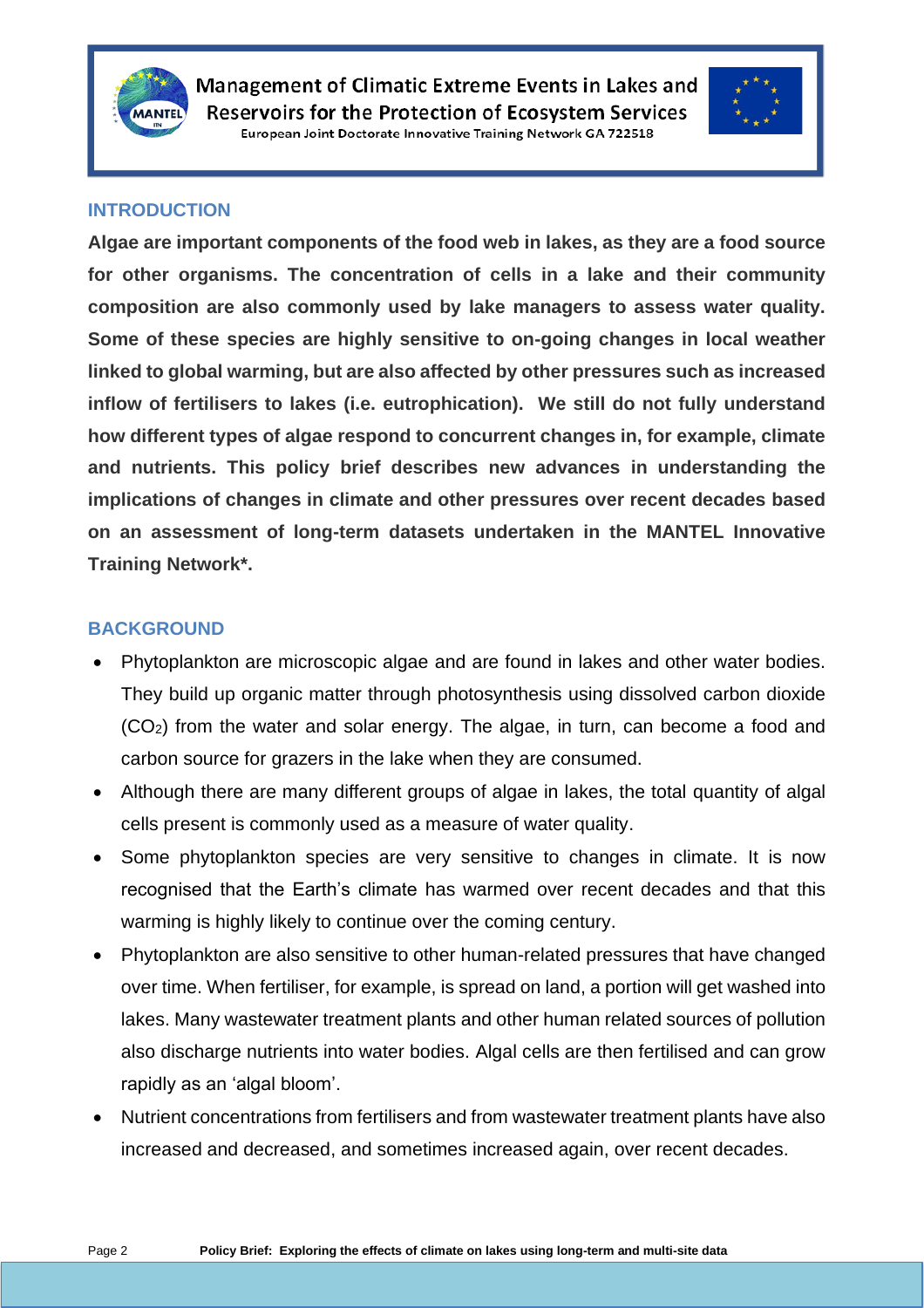



- Long-term datasets from single lakes, or data from many lakes over whole regions, can be used to provide information on the drivers of change in phytoplankton in response to pressures.
- This policy brief describes advances in **our understanding of the role of climate change and other human-related pressures in driving changes in lake phytoplankton** based on outputs from MANTEL.

#### **OVERVIEW OF ADVANCES IN OUR KNOWLEDGE**

There have been **four** outputs from MANTEL researchers and colleagues that have increased our understanding of how phytoplankton respond to pressures:

1. Since the 1990s, the quantity of phosphorus exported from land into two large lakes in Estonia, Võrtsjärv and Peipsi, has decreased relatively more than the quantity of nitrogen exported to the lakes (Fig. 1). Phosphorus is usually considered the nutrient that controls algal growth in lakes. The change in phosphorus export over time was related to a decreasing trend in discharge from local wastewater treatment plants, while the concurrent increase in nitrogen export was related to higher fertiliser use in agriculture (Fig. 1). The study did not, however, find clear evidence of improved water quality despite the reduction in phosphorus. In fact, the researchers found that the change in the relative concentrations of the two nutrients (the ratio) actually favoured the growth of algal bloom forming cyanobacteria.



**Fig. 1.** a decrease in phosphorus (P) from wastewater treatment plants and an increase in nitrogen (N) from fertiliser changed the ratio of the two nutrients (N/P), thus affecting algal blooms (after Janatian and others<sup>1</sup>).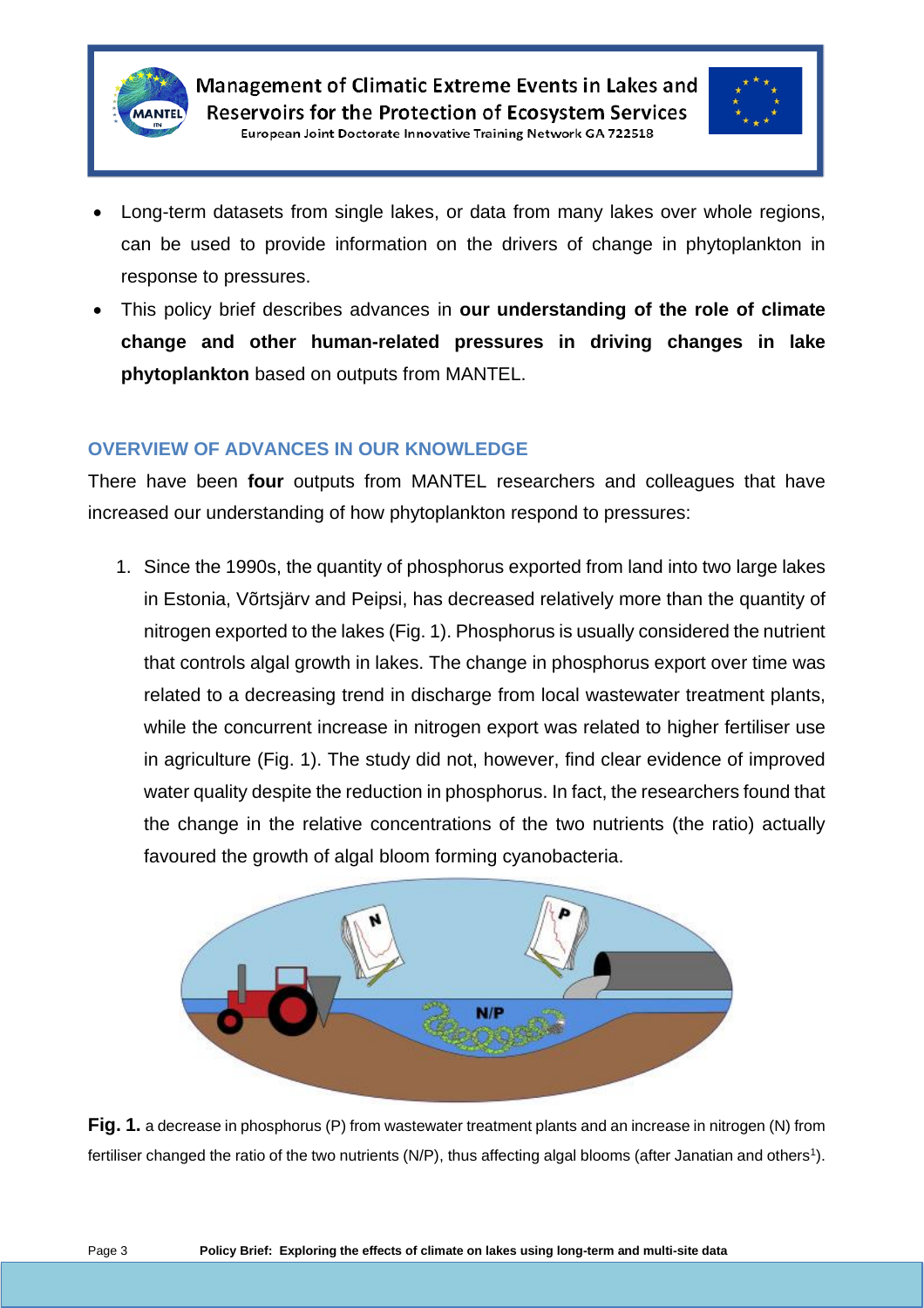



- 2. The overall concentration of algal cells in a lake at any time can be made up of individuals from different algal groups. These groups can respond in very different ways to changes in weather and climate, and changes in other pressures. Janatian and others<sup>2</sup> used a 54-year dataset from large, shallow and eutrophic Lake Võrtsjärv (Estonia) and found that the lake algae could be divided into three groups, each of which had a different response to pressures over time. The dominant, slow-growing cyanobacteria were influenced mainly by long-term seasonal to decadal scale variation. Temperature was found to have no effect on this group. A second group included fast growing opportunistic species that readily utilised pulses of nutrients to the lake to rapidly increase. A third group was largely controlled by strong pressure from grazers in the lake. Understanding such differing pressures and responses is critical for interpreting long-term changes in lake algal biomass to climate or other pressures. The authors note that faithfully implementing short-term measures to control algal blooms where the causes are acting on a decadal scale may lead to frustration when measures do not work.
- 3. Temperature is not the only climate variable that is showing long-term change over recent decades. There has been a 30% decrease in average wind speed since 1996 in southern Estonia<sup>3</sup>. At the same time, there have been changes in nutrient export into the lake as described above, with a peak in the 1970s–80s and a decline thereafter. Analysis of the 54-year phytoplankton dataset  $(1964-2017)^3$  showed distinct break points in the record that coincided with abrupt changes in local wind speed and/or lake water level and that matched with change points found in phytoplankton community composition. The total quantity of phytoplankton in the lake, however, showed an increasing trend over time, despite reduced nutrient levels since the 1980s. This increase was related to lower levels of suspended sediment in the water due to calmer conditions. This allowed species of shadeadapted phytoplankton that were adapted to these light levels to thrive. The results suggest that wind stilling is another global climatic factor, occurring at the same time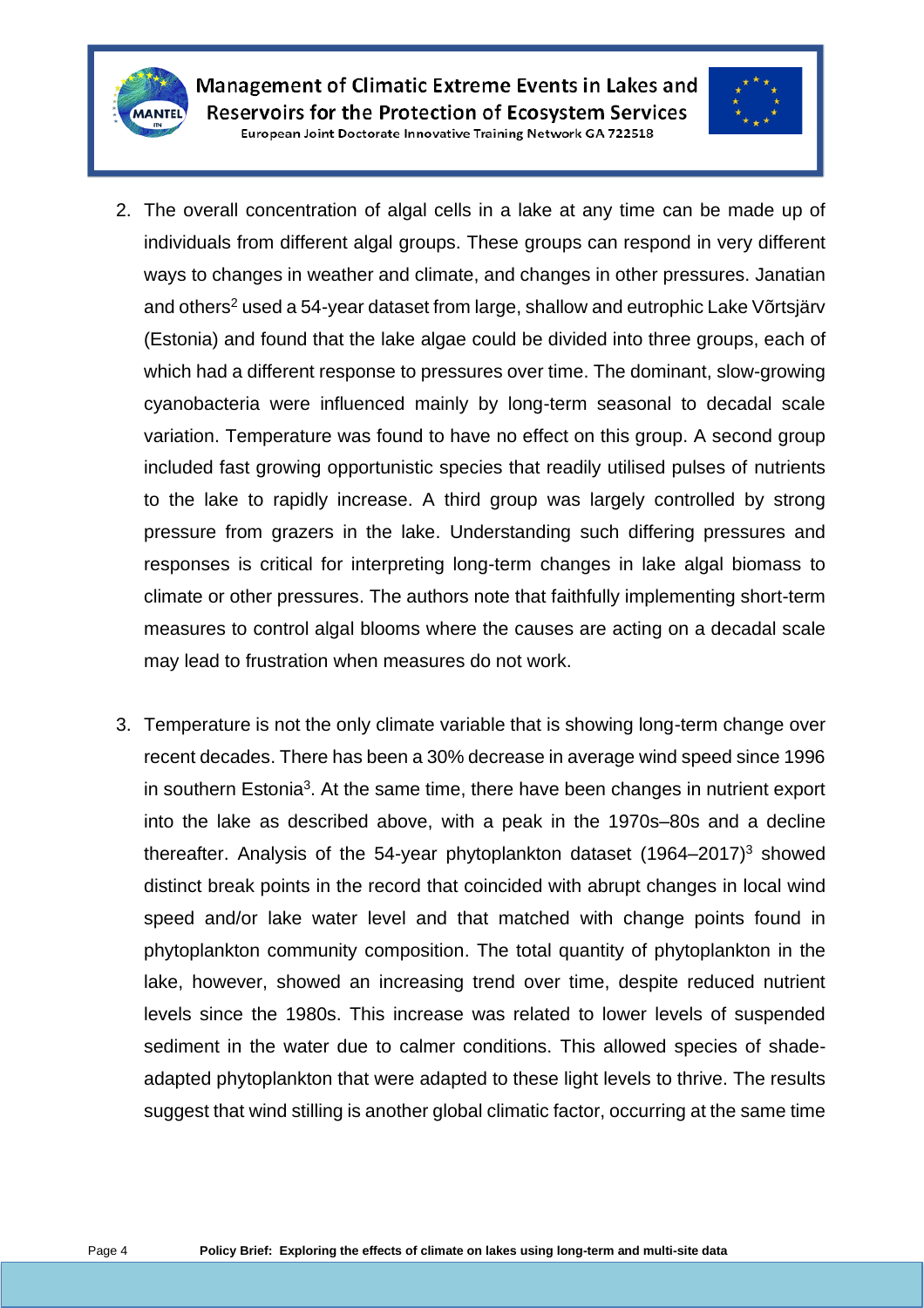



as global warming, that may counteract mitigation measures undertaken as part of management of lakes.

4. Some phytoplankton, called 'mixotrophs', are able to use other forms of dissolved carbon from the water, as well as  $CO<sub>2</sub>$ . This other coloured carbon leads to increased browning of lake waters and mainly originates from decomposition of organic matter (humic matter) in the catchment soils or within the lake. Hansson and others<sup>4</sup> used data from 69 lakes from across boreal Quebec in Canada. They found that the biomass of mixotrophs was controlled by the concentrations of both coloured dissolved organic matter (CDOM) and dissolved  $CO<sub>2</sub>$  in the lake but was also limited by the abundance of lake grazers. They concluded that where the algae in a lake have a capacity for mixotrophy, they provide a superior and stable food source for grazers, and are therefore a vital component of boreal lake food webs.

#### **ABOUT MANTEL**

*\*MANTEL (Management of Climatic Extreme Events in Lakes & Reservoirs for the Protection of Ecosystem Services) was an EU funded Maire Skłodowska Curie Action (MSCA) European Joint Doctorate Innovative Training Network (2017-2021, Grant Agreement 722518) that focused on training a cohort of Early Stage Researchers to investigate the effects of the climate extremes on water quality, providing training in state-of-the art technology, data analysis and modelling, and linking to the water management sector.*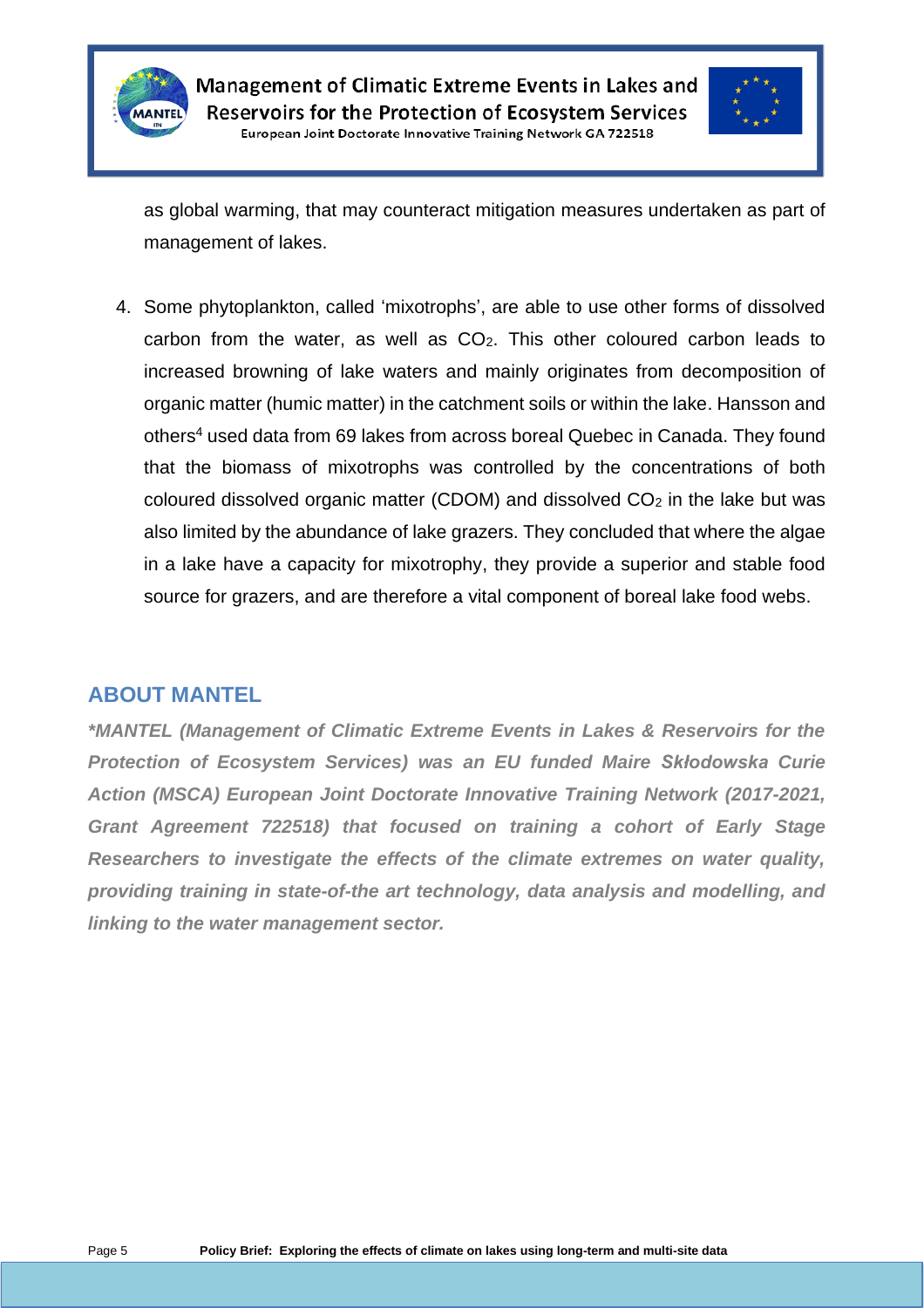



### **REFERENCES**

**1. JANATIAN, N., OLLI, K., NÕGES, P. (2021). PHYTOPLANKTON RESPONSES TO METEOROLOGICAL AND HYDROLOGICAL FORCING AT DECADAL TO SEASONAL TIME SCALES. HYDROBIOLOGIA, 848: 2745–2759. DOI: [10.1007/s10750-021-04594-x](https://doi.org/10.1007/s10750-021-04594-x)**

**2. NÕGES, T., JANATIAN, N., LAUGASTE, R., NÕGES, P. (2020) POST-SOVIET CHANGES IN NITROGEN AND PHOSPHORUS STOICHIOMETRY IN TWO LARGE NON-STRATIFIED LAKES AND THE IMPACT ON PHYTOPLANKTON. GLOBAL ECOLOGY AND CONSERVATION, 24: E01369. DOI:10.1016/J.GECCO.2020.E01369**

**3. JANATIAN, N., OLLI, K., CREMONA, F., LAAS, A., NÕGES, P. (2019) ATMOSPHERIC STILLING OFFSETS THE BENEFITS FROM REDUCED NUTRIENT LOADING IN A LARGE SHALLOW LAKE. LIMNOLOGY AND OCEANOGRAPHY, 65: 717-731. DOI: 10.1002/LNO.11342**

**4. HANSSON, T.H., GROSSART, H.P., DEL GIORGIO, P.A., ST-GELAIS, N.F., BEISNER, B.E. (2019). ENVIRONMENTAL DRIVERS OF MIXOTROPHS IN BOREAL LAKES. LIMNOLOGY AND OCEANOGRAPHY, 64: 1688-1705. DOI: 10.1002/LNO.11144**